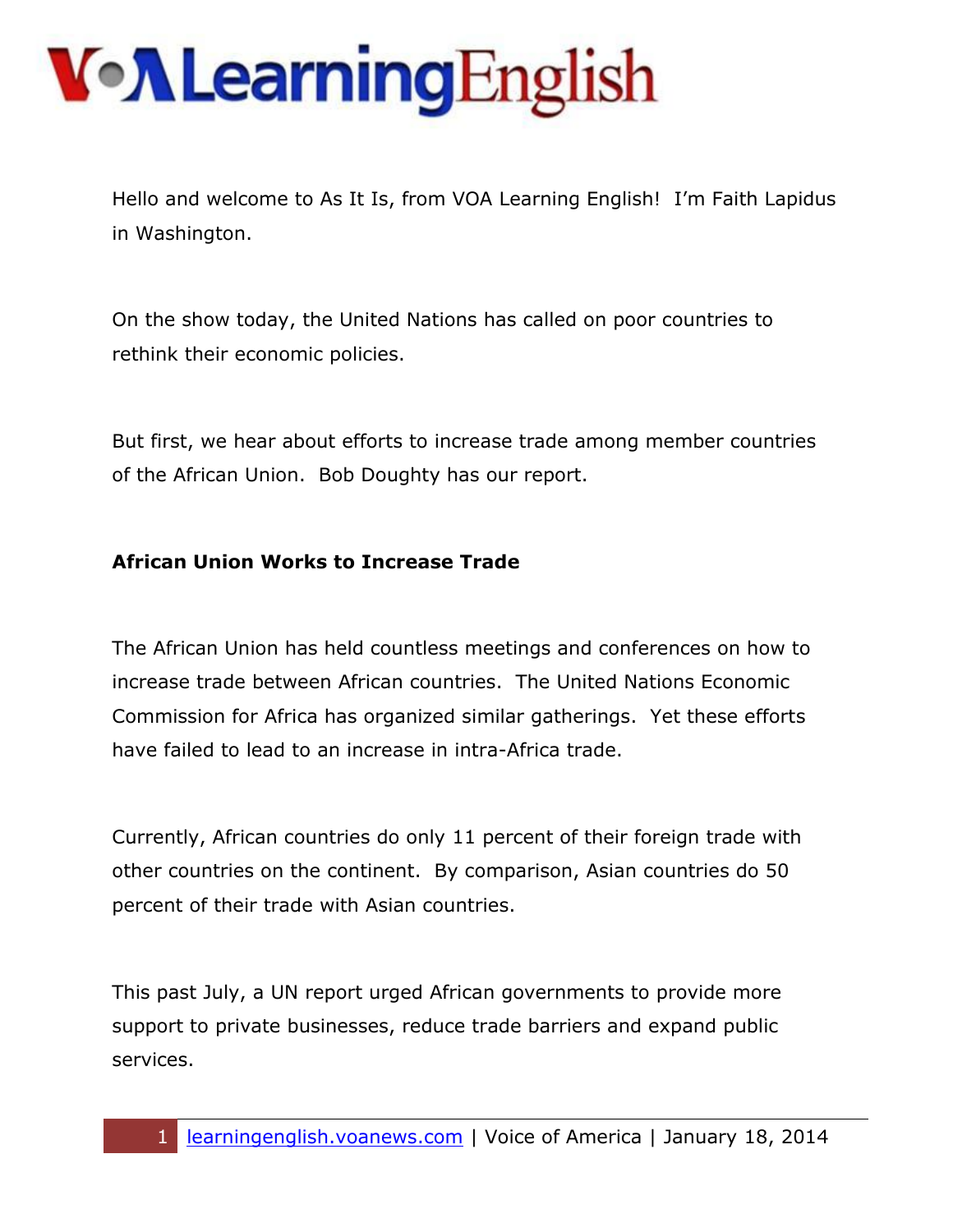The slow progress makes it difficult for companies to do business in surrounding countries.

Jittu Horticulture PLC is Ethiopia's biggest exporter of horticulture products. The company's general manager, Jans Prins, says Ethiopia has huge possibilities for trade. But he says there are too many difficulties when attempting to trade with neighboring countries.

"The major challenge is to reach these markets. It can either be logistic problems like over-flooded border areas, bad roads or no roads, trade barriers, political issues or security issues. For Ethiopia, it's very difficult to reach markets in the surrounding countries."

Problems getting visas, corruption, and high transportation costs are some of the barriers companies face when they attempt to trade within the continent. A truck in Africa will travel, on average, just nine kilometers an hour because of the many security or inspection stations. As a result, 40 percent of the cost of a product is for transportation.

Intra-Africa trade -- both imports and exports -- totaled \$131 billion in 2011.

African Union countries have agreed to make the continent a free-trade zone by 2017. Treasure Maphanga is the director of the AU's Trade and Industry Department. She says governments must make that goal of a continental free-trade area a reality.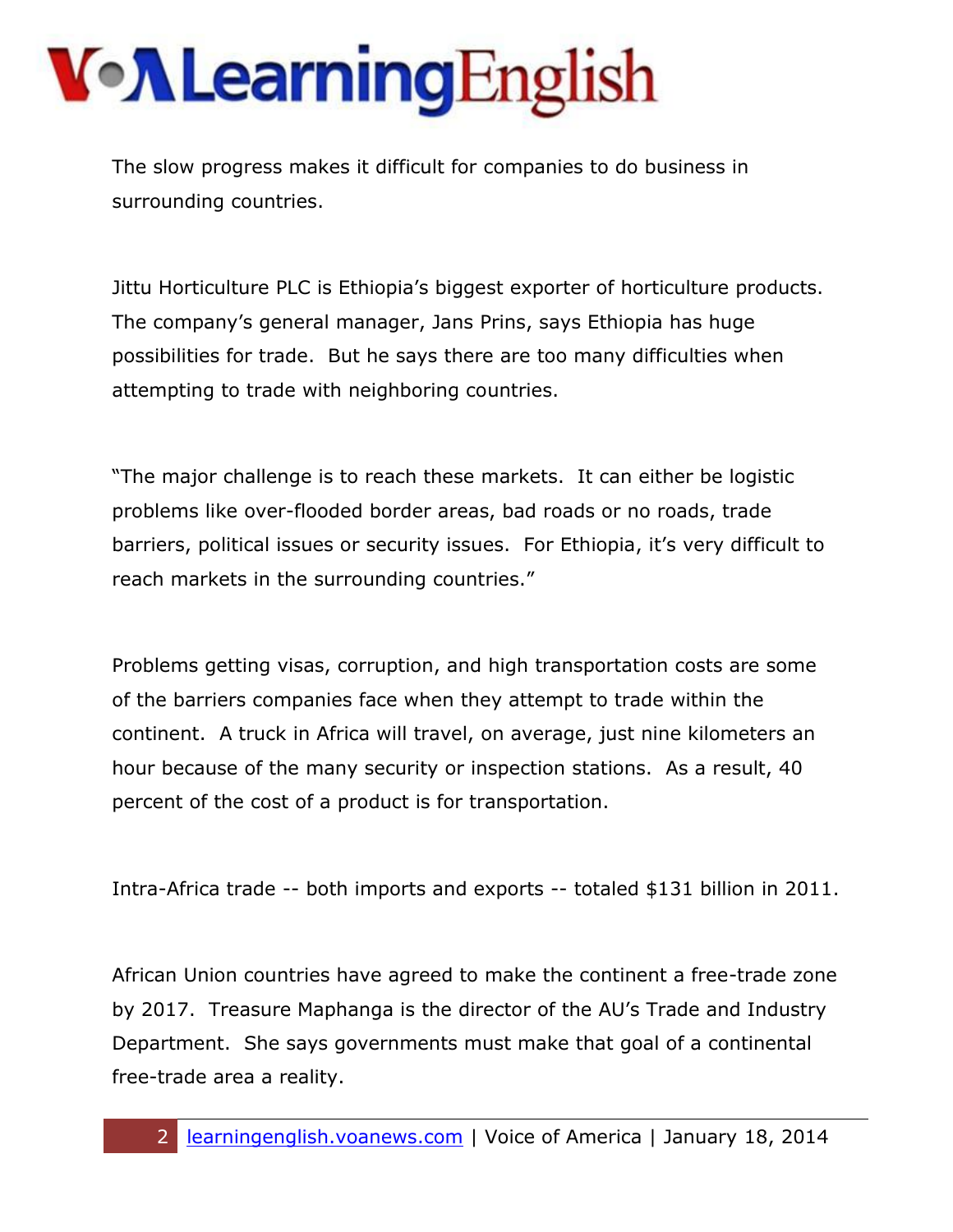## VollearningEnglish

"I see that in many countries there is a political will that exists at a certain level. Intra-African trade does not just depend on one ministry. It does not just depend on the head of state. It depends on the whole government machinery, and coordinating towards a specific goal."

I'm Bob Doughty.

You are listening to As It Is, from VOA Learning English. I'm Faith Lapidus.

#### **UN Urges New Ideas to Help Least Developed Countries**

A United Nations report says the world's poorest countries should re-think their economic policies because they are failing to create jobs for their citizens. The UN Conference on Trade and Development is warning that current policies will not do a lot to reduce poverty because so few jobs are being created. Our economics reporter, Mario Ritter, has more on the story.

The UN report warns of social unrest and growing numbers of immigrants if the employment situation in these countries does not improve.

Taffere Tesfachew is with the UN Conference on Trade and Development. He says a new way of thinking is needed. He says no one questions the need for economic growth. But that growth needs to create jobs.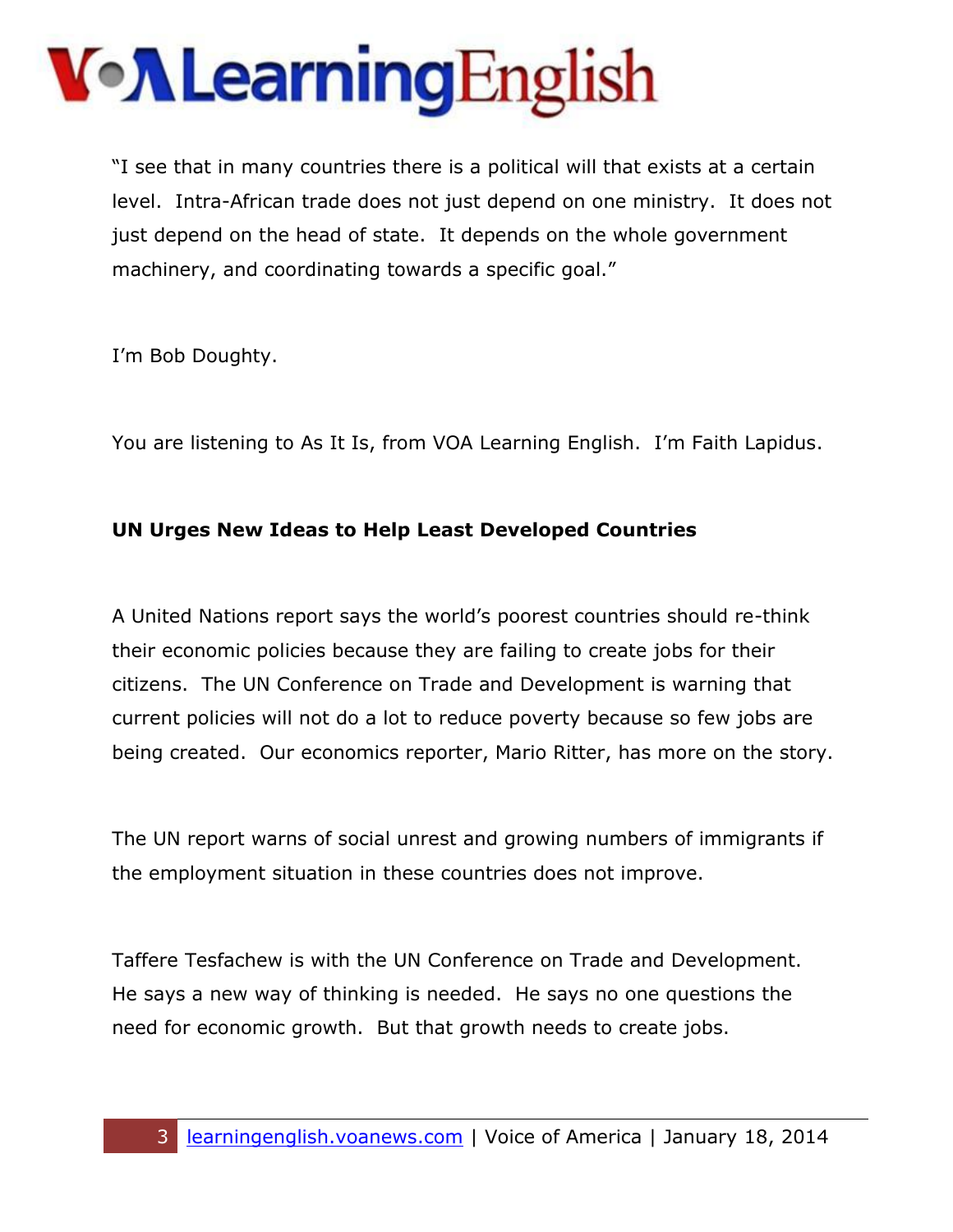"But I think the question is - perhaps there is a way you grow and create employment, and there is a way you grow you do not create employment. The policies followed by many least developed countries and those especially which did not create employment while there is a need to create employment."

The World Bank and International Monetary Fund have called for economic stability and liberalization policies for poor and undeveloped countries. But these policies have failed to create many jobs, even during the period of economic expansion from 2002 to 2008. During that period, many least developed countries grew each year at rate of eight percent or more.

The United Nations has identified 49 "least developed countries." Thirty-four are in Africa.

There are nine others in Asia, five in the Pacific and one in the Caribbean.

Almost all of these countries face rising numbers of men and women entering the labor market. By 2050, the number of young people seeking jobs is expected to rise to 300 million.

Taffere Tesfachew says countries should invest in labor-intensive industries such as manufacturing to create jobs for the millions of unemployed.